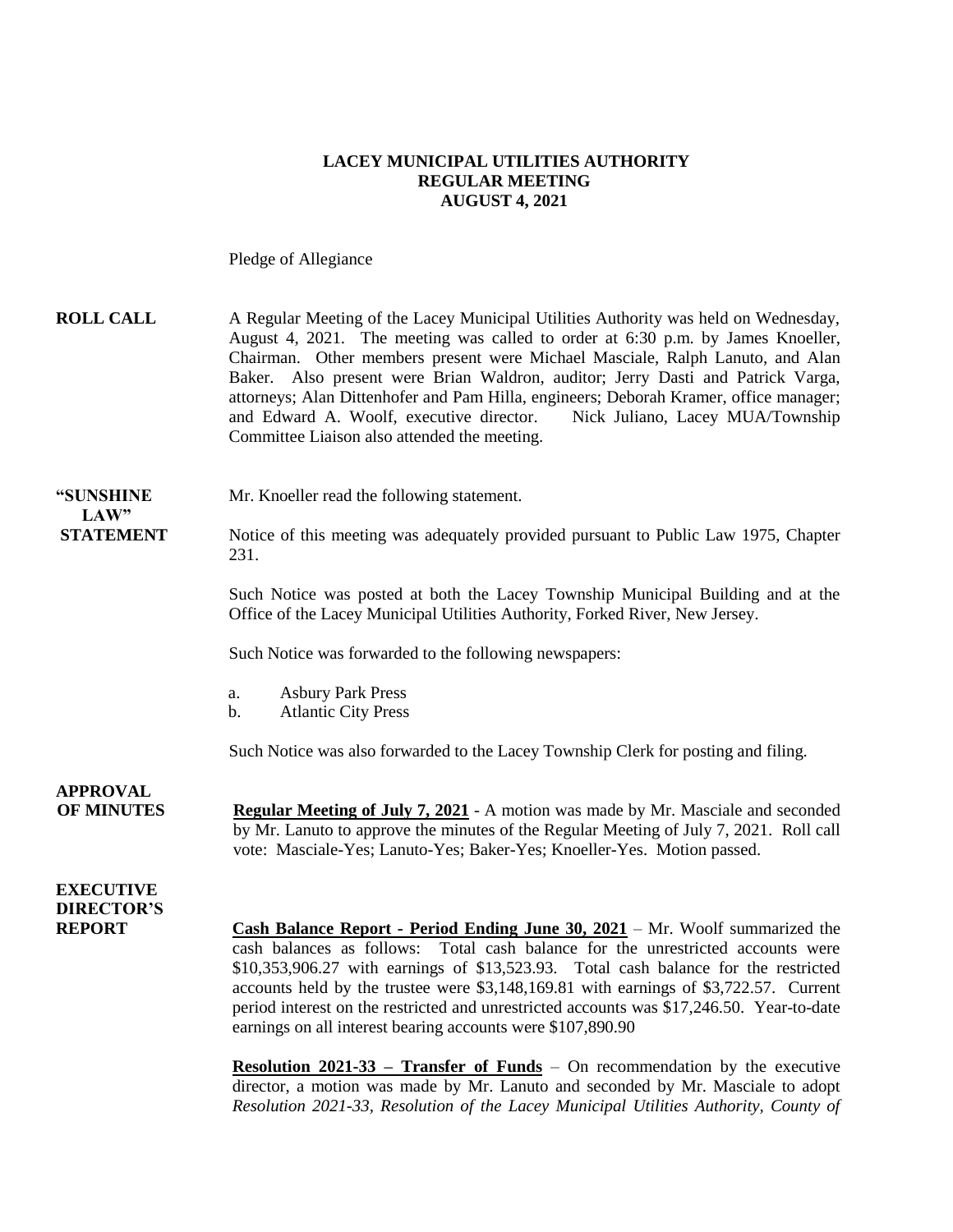*Ocean, State of New Jersey, Authorizing Transfer of Funds, 2021 Water and Sewer Budget.* Roll call vote: Lanuto-Yes; Masciale-Yes; Baker-Yes; Knoeller-Yes. Motion passed.

**Resolution 2021-30 – Award Contract – Cleaning and Televising** – On recommendation by the executive director, a motion was made by Mr. Masciale and seconded by Mr. Lanuto to adopt *Resolution 2021-30, Resolution of the Lacey Municipal Utilities Authority, County of Ocean, State of New Jersey, Awarding a Contract for Cleaning and Televising at S-3, FRB*. Contract was awarded to Sewer Rat Trenchless Solutions in the amount of \$222,291.50. Roll call vote: Masciale-Yes; Lanuto-Yes; Baker-Yes; Knoeller-Yes. Motion passed.

**Resolution 2021-31 – Award Contract – Pole Barn Construction** – On recommendation by the executive director, a motion was made by Mr. Masciale and seconded by Mr. Lanuto to adopt *Resolution 2021-31, Resolution of the Lacey Municipal Utilities Authority, County of Ocean, State of New Jersey, Awarding a Contract for Pole Barn Construction.* Contract was awarded to Dutchman Contracting, LLC in the amount of \$229,860.00. Roll call vote: Masciale-Yes; Lanuto-Yes; Baker-Yes; Knoeller-Yes. Motion passed.

**Resolution 2021-32 – Transfer of GMC 1997 Truck** – On recommendation by the executive director, a motion was made by Mr. Lanuto and seconded by Mr. Masciale to adopt *Resolution 2021-32, Resolution of the Lacey Municipal Utilities Authority, County of Ocean, State of New Jersey, Transferring Lacey Municipal Utilities Authority GMC 1997 Truck from Sewer Department to Water Department.* Roll call vote: Lanuto-Yes; Masciale-Yes; Baker-Yes; Knoeller-Yes. Motion passed.

# **BUSINESS**

**REPORT** The business report was submitted for review.

**ENGINEER'S**

**REPORT Resolution 2021-29 – Accept Maintenance Bond – Release Performance Bond – Final Payment – Change Order No. 1 – Well 7 Pump Column Assembly Investigation – A.C. Schultes, Inc.** – On recommendation by the Authority's engineer, a motion was made by Mr. Masciale and seconded by Mr. Lanuto to adopt *Resolution 2021-29, Resolution of the Lacey Municipal Utilities Authority, County of Ocean, State of New Jersey, Acceptance of Maintenance Bond, Release of Performance Bond and Final Payment, Change Order No. 1, Well 7 Pump Column Assembly Investigation, A.C. Schultes, Inc.* Roll call vote: Masciale-Yes; Lanuto-Yes; Baker-Yes; Knoeller-Yes. Motion passed.

> **Solar System for Administration Building & Water Treatment Plant #2** – Mr. Dittenhofer reported materials have been delivered to the Water Treatment Plant for installation. Contractor is waiting on construction permits to start installation. His office recommends payment No. 1 in the amount of \$27,481.16.

> **Repainting of Tank No. 1** – Mr. Dittenhofer reported his office recommends payment No. 5 in the amount of \$119,234.15. In addition, a downward Change Order No. 1 for a contract decrease of \$49,733.50 was submitted for approval. Tank painting is complete, tank is online, final closeout documents are being coordinated with the contractor. A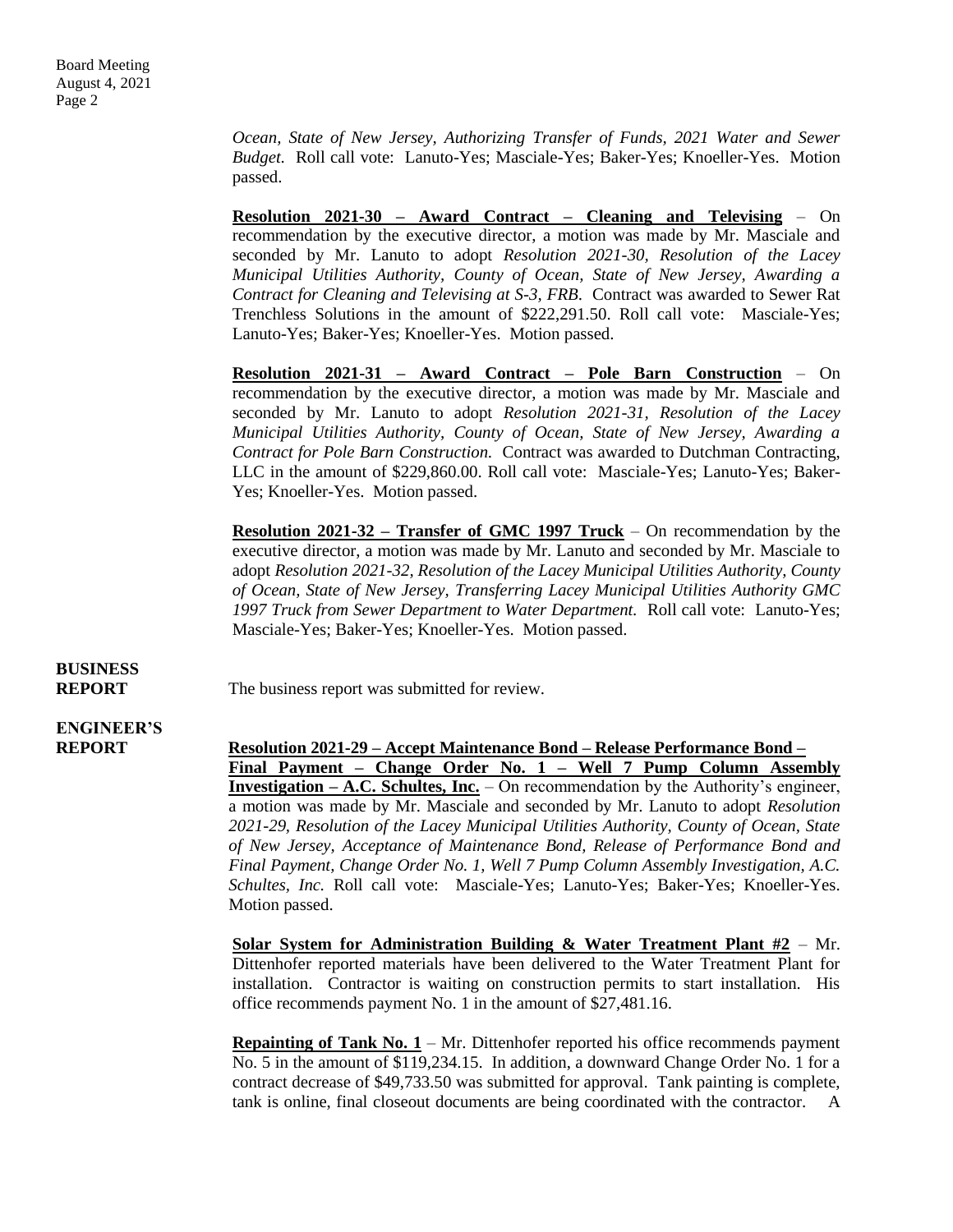motion was made by Mr. Masciale and seconded by Mr. Lanuto to approve change order No. 5. Roll call vote: Masciale-Yes; Lanuto-Yes; Baker-Yes; Knoeller-Yes. Motion passed.

**Wells 7 Pump Column Assembly** – Mr. Dittenhofer reported his office issued a letter for a downward Change Order No. 1 proposing a contract decrease in the amount of \$31,855.01 for a final payment in the amount of \$2,080.66.

**Antenna Read and Meter/MXU Replacement Phase 1 –** Mr. Dittenhofer reported specifications for the Phase 1 fixed base antenna read system and MXU replacements is being prepared. Project to be bid in August.

**Cleaning, Televising Sewer Rehabilitation** – Mr. Dittenhofer reported bid opening was held on July 21<sup>st</sup>. His office issued a recommendation to award the project to Sewer Rat Trenchless Solutions in the amount of \$222,291.50.

**Pole Barn** – Mr. Dittenhofer reported the bid opening was held on July 21 $\mathrm{st}$ . His office issued a recommendation to award the project to Dutchman Contracting, LLC in the amount of \$229,860.00

**Holtec** – Mr. Dittenhofer reported the mechanical contractor for Holtec has reached out to him regarding the installation of the water service under Route 9. They are going to directional drill a 12" water main and are asking for some assistance in obtaining NJDOT permit. Mr. Woolf asked if there will be a meter vault on their property. Mr. Dittenhofer asked the contractor to send a scope of what they are proposing. More information will be available by the next meeting.

#### **ATTORNEY'S REPORT**

**Route 9 Water Main Extension** – Mr. Dasti reported his office reviewed the closeout documents, maintenance guarantee, etc. for the Route 9 water main extension.

**Pole Barn Application** – Mr. Dasti reported his office reviewed the documentation submitted on behalf of the Authority seeking the courtesy review of the application before the Planning Board. He intends to appear on behalf of the Authority at the Planning Board meeting.

## **AUDITOR'S**

**REPORT Accountant's Status Report – Month Ended June 30, 2021** – Mr. Waldron reported sewer revenues had an unfavorable variance for the month, favorable on water. Sewer and water expenses had a favorable variance for the month. User charges resulted in an unfavorable variance for the month for both water and sewer.

#### **CORRESPONDENCE**

**Michael Simonovich, Ensign Drive** – Requesting relief of utility bill due to outside pipe leak. Since the water from the leak did not go into the sewer system, a motion was made by Mr. Masciale and seconded by Mr. Lanuto to grant an adjustment on the sewer charges in the amount of \$296.10 (52,000 gallons). Roll call vote: Masciale-Yes; Lanuto-Yes; Baler-Yes; Knoeller-Yes. Motion passed.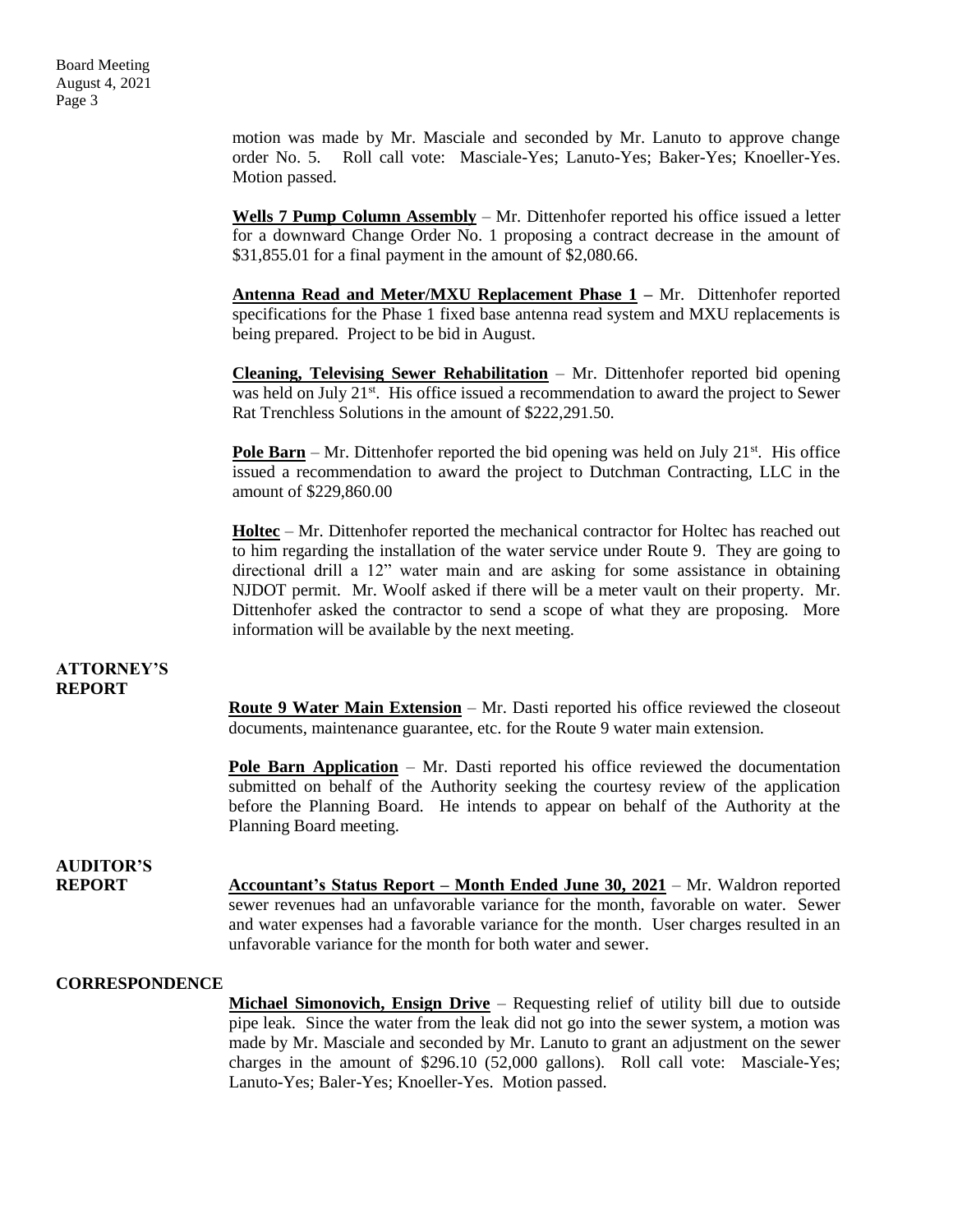Board Meeting August 4, 2021 Page 4

### **OLD**

**BUSINESS** There was no old business to discuss.

**NEW BUSINESS** There was no new business to discuss.

### **PUBLIC BUSINESS/**

**COMMENT** There was no public business/comment.

## **PAYMENT OF**

**VOUCHERS WHEREAS**, the members of the Lacey Municipal Utilities Authority carefully examined all vouchers presented for payment of claims;

> **NOW, THEREFORE, BE IT RESOLVED** by the Lacey Municipal Utilities Authority that:

> 1. Said vouchers in the sum of 513,162.08 be and the same are hereby approved to be paid.

2. Said vouchers are listed on the attached computer check register.

A motion was made by Mr. Lanuto and seconded by Mr. Masciale to adopt the above Resolution. Roll call vote: Lanuto-Yes; Masciale-Yes; Baker-Yes; Knoeller-Yes. Motion passed.

**ADJOURNMENT** There being no further business to discuss, the meeting was adjourned at 6:40 p.m.

Respectfully submitted,

Michele Kennedy Executive Secretary